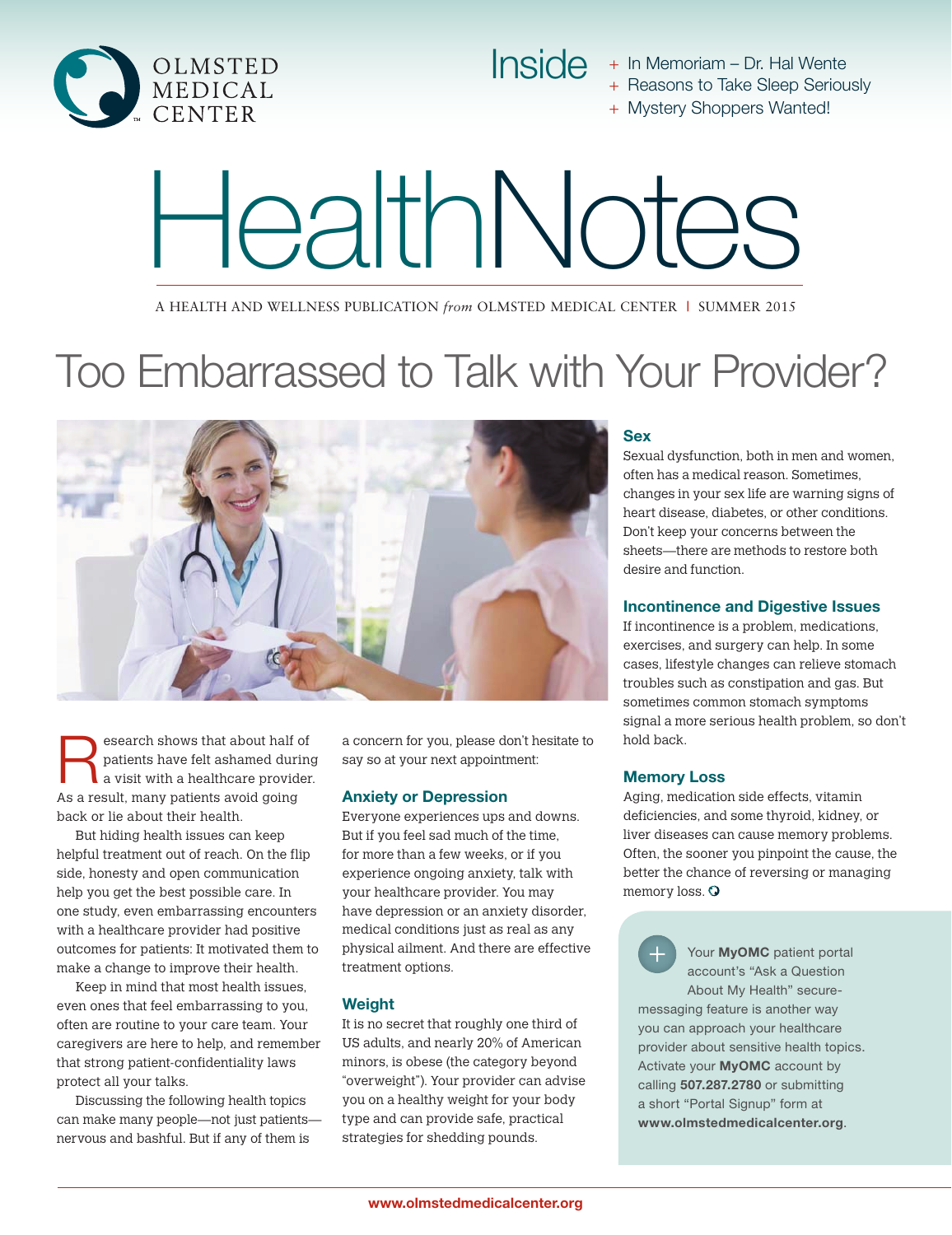# In Memoriam – Dr. Harold (Hal) A. Wente

n February 21, 2015, current<br>OMC employees joined retire<br>clinicians, administrators, OMC employees joined retired clinicians, administrators, support staff, and community members in remembering the life and legacy of OMC founding physician Harold (Hal) Wente, MD, after he died peacefully of natural causes at 92 years of age.

Dr. Wente was born August 29, 1922, in Moose Lake, Minnesota. The first of three children in his family, Hal announced shortly before his graduation from high school that he wanted to become a doctor. After study at St. Thomas University and the University of Minnesota's medical school, an internship in Milwaukee, Wisconsin, and two years of active duty service as a US Army transport surgeon, his clinical career path

seemed relatively clear: medical residency followed by practice in a small Midwestern city with a community hospital.

In 1949, Hal and his wife of four years at that time, Elaine, and their two daughters returned to Minnesota to find a place to live and work. Fortuitous meetings in Rochester with Mayo Clinic administrators and the city's only other full-time general practitioner at the time convinced Dr. Wente that Rochester was a great place to establish and grow his medical practice.

That practice began on July 15, 1949. Dr. Wente opened his first medical office in downtown Rochester's Lawler building, formerly located where the parking ramp now stands on the southwest corner of Broadway Avenue and Center Street. He saw

Dr. Wente at OMC's Rochester Northwest clinic, which displays his first examination table and some of of his medical armamentarium.

his first day's patients, a man requesting a prescription renewal and a woman with a cold, in one of the clinic's two 12-foot-by-12 foot exam rooms. Because both patients paid cash at the time of service, Dr. Wente happily ended his first clinic day with \$4 more than he started it—a good omen of things to come.

And so began, as a result of these and many other historical happenings far too lengthy to catalog here, a 66-year journey of growth leading to the integrated regional healthcare provider now known as Olmsted Medical Center. Dr. Wente played a foundational role in OMC's current status as one of Rochester's largest employers, one that currently dedicates nearly 30% of its annual operating expenses to community benefit activities. O

Olmsted Medical Center's current president Kathryn D. Lombardo, MD (seated left) with former organizational leaders Hal Wente, MD (seated right) and (standing, from left) Roy A. Yawn, MD; Noel R. Peterson,

MD; G. Richard Geier, Jr., MD; and John Brodhun, MD.



Dr. Wente early in his career.



A young Dr. Wente vaccinates a Rochester student against polio in 1955.





Dr. Wente (fifth from right) helps break ground for OMC's current Rochester Southeast Clinic in 1969.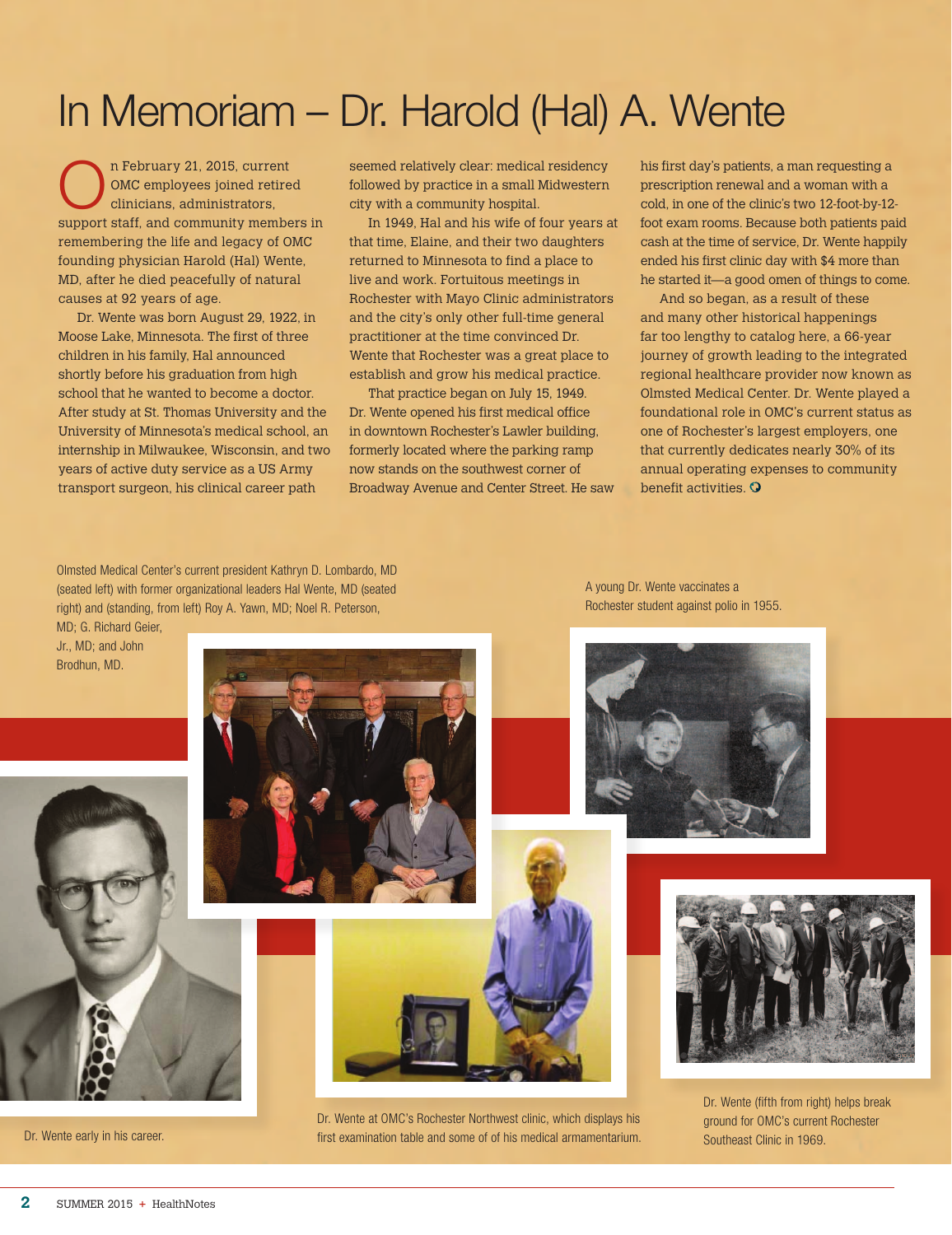Five Reasons to Take Sleep Seriously

ack of sleep contributes to<br>
100,000 car accidents, \$16 billion<br>
in healthcare expenses, and \$50 100,000 car accidents, \$16 billion billion in lost productivity each year. In fact, the Centers for Disease Control and Prevention has named insufficient sleep a public health epidemic.

For instance, sleep deprivation:

#### 1. Messes with your memory

While we slumber, our brains work hard to form new memories. Skimping on sleep breaks the chain. You'll find it harder to learn new skills or recall past events. And a study in *Psychological Science* found sleep-deprived people are prone to creating false memories recalling events that never happened.

#### 2. Tinkers with your DNA

In as little as one week, lack of sleep produces changes at the genetic level. Genes linked to your immune system, your stress response, and your metabolism are among the more than 850 affected.

#### 3. Makes you anxious

Sleep deprivation causes our bodies' natural systems for anticipation to remain activated for no reason. This causes us unneeded anticipation and worry. Sleepless nights amplify this arousal,

worsening anxiety disorders, researchers found.

#### 4. Wrecks your diet

Sleep balances out your hunger hormones. If you're not well rested, your levels of the hunger hormone ghrelin rise and the fullness hormone leptin fall. This increases your chances of overeating. Scanning studies also show your brain responds differently to unhealthy foods when you're sleepdeprived, making them harder to resist.

#### 5. Leads to microsleep

Ever driven somewhere and forgotten part of the journey? Finished reading a page of your book but can't recall what it said? You may have fallen asleep for just a few moments without realizing it. These unplanned naps are out of your control and can lead to accidents or other dangerous consequences.

Experts recommend most adults log seven to eight hours per day. But individual sleep needs vary by person. If you depend on an alarm clock to wake up, find yourself cranky or forgetful, or rely on caffeine to make it through the day, you're probably sleep-deprived.<sup>O</sup>





## Welcome to Café 49!

Throughout OMC's years of growth, our dedication to personal, exceptional patient care has been matched only by our respect for our organization's history. Increasingly, the chronicles of how OMC earned its reputation as southeast Minnesota's hometown healthcare provider are reflected in how we decorate our facilities. It was in this spirit that we chose Café 49 as the name for the new gourmet coffee shop now serving visitors to our Rochester Northwest clinic. A second Café 49 will open later this year inside our hospital's remodeled north entrance. Both spaces combine the products and service of a modern coffeehouse with the friendly, welcoming ambiance that we've been known for since Dr. Wente opened his very first office in 1949.

## Mystery Shoppers Wanted!

In 2012, OMC began a "mystery patient/ shopper" program to gather feedback on the overall patient experience at OMC. Mystery shopper volunteers help us improve patients' experiences by honestly evaluating how they are treated, from a customer-service perspective, from the time they initiate contact with OMC through their discharge or exit. Mystery shoppers record their anonymous feedback on a paper survey and mail their responses to OMC in a postage-paid envelope (provided). Mystery shoppers' identities are kept anonymous and are not shared with OMC caregivers.

If you are interested in joining OMC's mystery shopper program, please call **507.292.7091** or e-mail **mysteryshopper@olmmed.org** to get started!